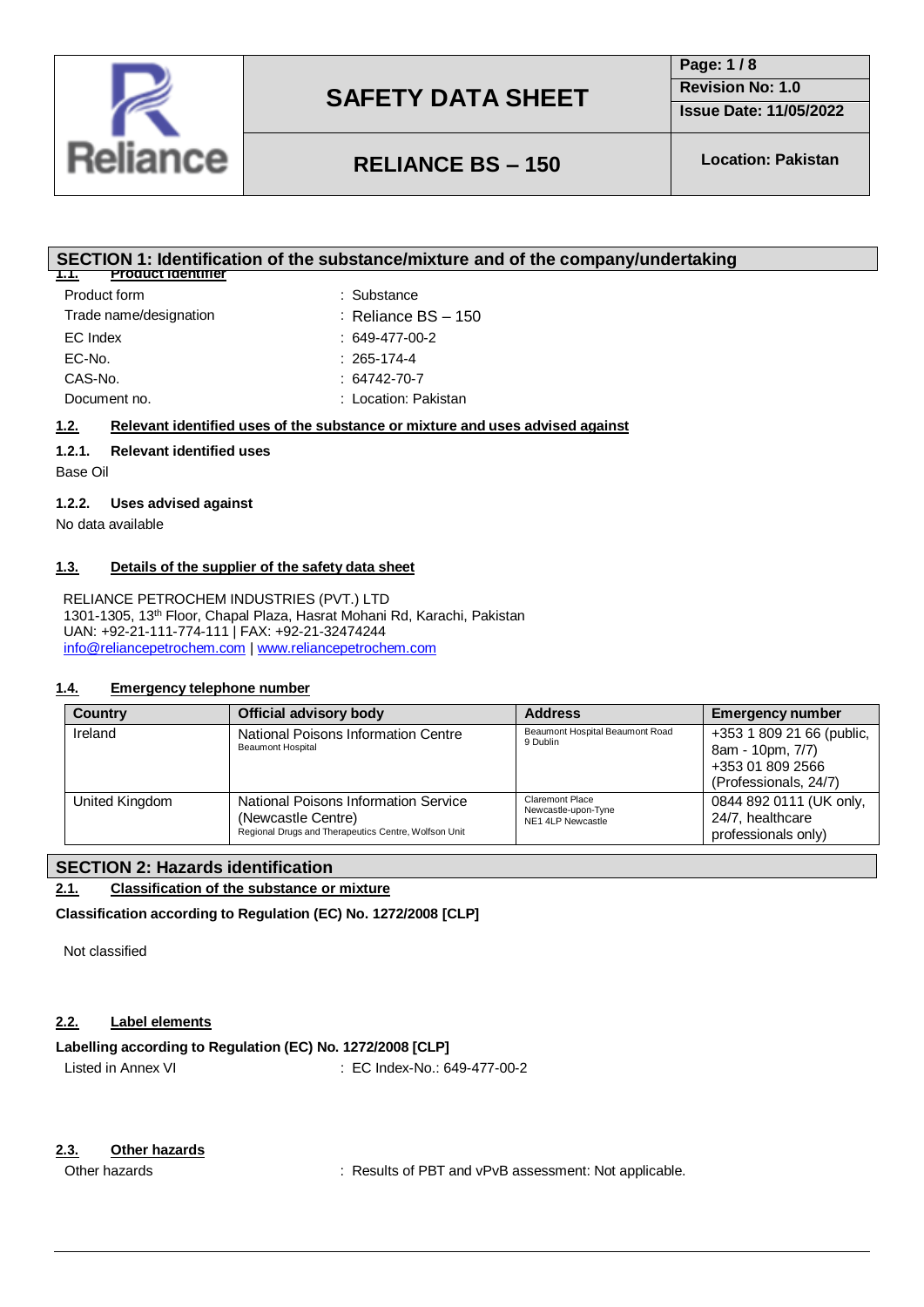

**Page: 2 / 8**

**Revision No: 1.0**

**Issue Date: 11/05/2022**

## **RELIANCE BS – 150 Location: Pakistan**

| <b>SECTION 3: Composition/information on ingredients</b> |                                                                                      |  |  |
|----------------------------------------------------------|--------------------------------------------------------------------------------------|--|--|
| 3.1.<br><b>Substances</b>                                |                                                                                      |  |  |
| Comments                                                 | $\therefore$ Base Oil. The substance contains < 3% DMSO extract as measured by IP346 |  |  |
| Substance name                                           | $\therefore$ Reliance BS - 150                                                       |  |  |
| CAS-No.                                                  | $: 64742 - 70 - 7$                                                                   |  |  |
| EC-No.                                                   | $: 265 - 174 - 4$                                                                    |  |  |
| EC Index                                                 | $: 649-477-00-2$                                                                     |  |  |
|                                                          |                                                                                      |  |  |
|                                                          |                                                                                      |  |  |

| Substance name                                              | <b>Product identifier</b>                                             | $\frac{9}{6}$ | <b>Classification according</b><br>to Regulation (EC) No.<br>1272/2008 [CLP] |
|-------------------------------------------------------------|-----------------------------------------------------------------------|---------------|------------------------------------------------------------------------------|
| Paraffin oils (petroleum), catalytic dewaxed heavy, Baseoil | (CAS-No.) 64742-70-7<br>(EC-No.) 265-174-4<br>(EC Index) 649-477-00-2 | 100           | Not classified                                                               |

### **3.2. Mixtures**

Not applicable

L

| <b>SECTION 4: First aid measures</b>                                |                                                                                                                                                                                                                                                                                                                |  |  |
|---------------------------------------------------------------------|----------------------------------------------------------------------------------------------------------------------------------------------------------------------------------------------------------------------------------------------------------------------------------------------------------------|--|--|
| Description of first aid measures<br>4.1.                           |                                                                                                                                                                                                                                                                                                                |  |  |
| Additional advice                                                   | : First aider: Pay attention to self-protection. Concerning personal protective<br>equipment to use, see section 8. Never give anything by mouth to an unconscious<br>person. In case of doubt or persistent symptoms, consult always a physician. Show<br>this safety data sheet to the doctor in attendance. |  |  |
| Inhalation                                                          | : Remove person to fresh air and keep comfortable for breathing. In case of doubt or<br>persistent symptoms, consult always a physician.                                                                                                                                                                       |  |  |
| Skin contact                                                        | : Take off contaminated clothing. Gently wash with plenty of soap and water. In case<br>of doubt or persistent symptoms, consult always a physician                                                                                                                                                            |  |  |
| Eyes contact                                                        | : Rinse immediately carefully and thoroughly with eye-bath or water. In case of doubt<br>or persistent symptoms, consult always a physician.                                                                                                                                                                   |  |  |
| Ingestion                                                           | : Rinse mouth thoroughly with water. Get medical advice/attention.                                                                                                                                                                                                                                             |  |  |
| Most important symptoms and effects, both acute and delayed<br>4.2. |                                                                                                                                                                                                                                                                                                                |  |  |
| Inhalation                                                          | : No adverse effects are expected. May be irritating.                                                                                                                                                                                                                                                          |  |  |
| Skin contact                                                        | : No adverse effects are expected. May cause skin irritation in susceptible persons.                                                                                                                                                                                                                           |  |  |
| Eyes contact                                                        | : No adverse effects are expected. Contact with eyes may cause irritation.                                                                                                                                                                                                                                     |  |  |
| Ingestion                                                           | : The following symptoms may occur: May cause gastrointestinal irritation, nausea,<br>vomiting and diarrhoea.                                                                                                                                                                                                  |  |  |

### **4.3. Indication of any immediate medical attention and special treatment needed**

Treat symptomatically.

| <b>SECTION 5: Firefighting measures</b>                       |                                                                         |  |  |
|---------------------------------------------------------------|-------------------------------------------------------------------------|--|--|
| <b>Extinguishing media</b><br>5.1.                            |                                                                         |  |  |
| Suitable extinguishing media                                  | : carbon dioxide (CO2), powder, alcohol-resistant foam, water spray.    |  |  |
| Unsuitable extinguishing media                                | : Strong water jet.                                                     |  |  |
| Special hazards arising from the substance or mixture<br>5.2. |                                                                         |  |  |
| Specific hazards                                              | : Not flammable. Heating causes rise in pressure with risk of bursting. |  |  |
| Hazardous decomposition products in<br>case of fire           | : Carbon oxides (CO, CO2).                                              |  |  |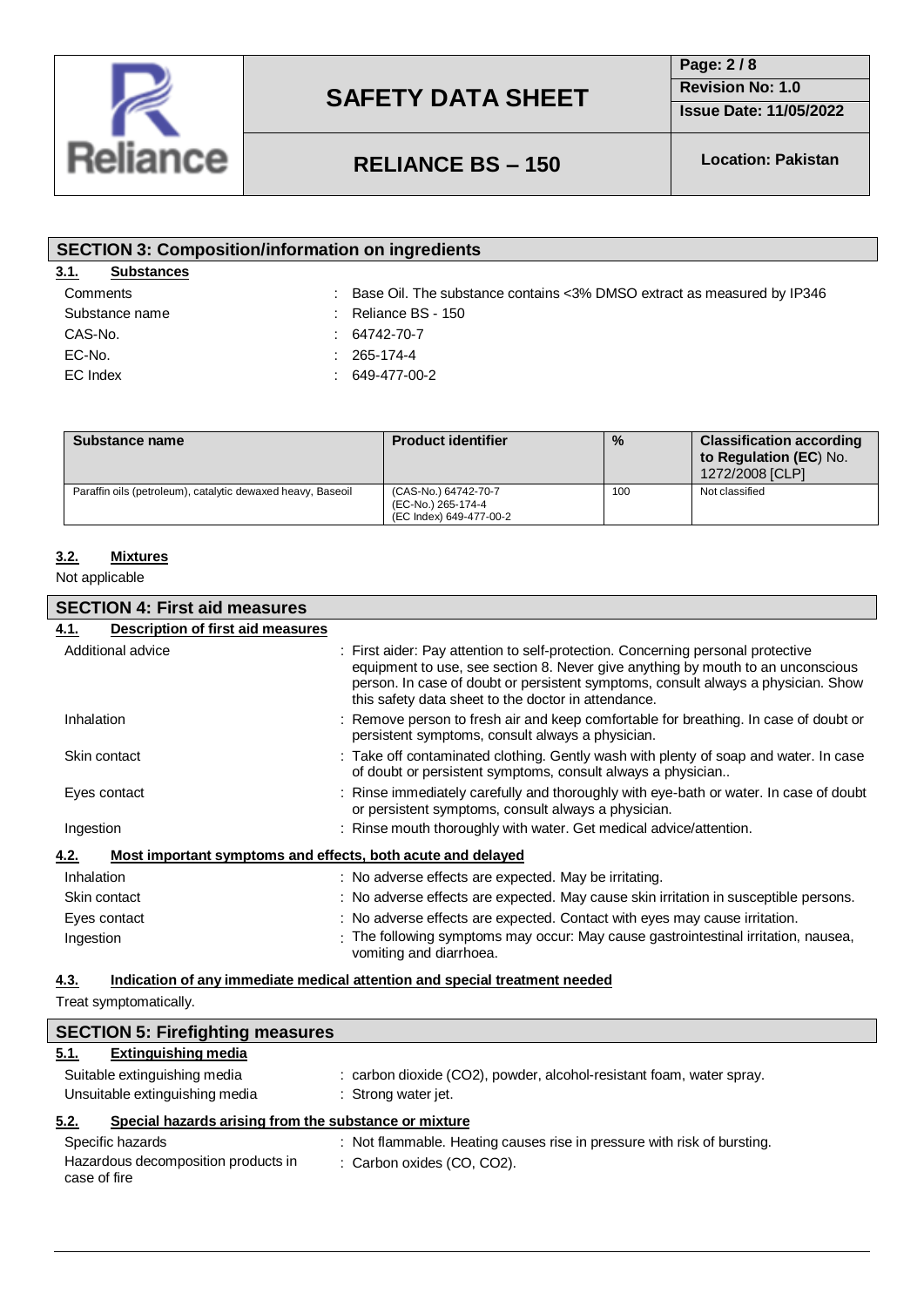

## **Page: 3 / 8 Revision No: 1.0**

**Issue Date: 11/05/2022**

# **RELIANCE BS – 150 Location: Pakistan**

| 5.3.   | <b>Advice for firefighters</b>                                      |                                                                                                                                                                                                                                                                                                                                                                                                                     |  |
|--------|---------------------------------------------------------------------|---------------------------------------------------------------------------------------------------------------------------------------------------------------------------------------------------------------------------------------------------------------------------------------------------------------------------------------------------------------------------------------------------------------------|--|
|        | Firefighting instructions                                           | : Evacuate area. Use water spray or fog for cooling exposed containers. Contain the<br>extinguishing fluids by bunding. Prevent fire fighting water from entering the<br>environment.                                                                                                                                                                                                                               |  |
|        | Protection during firefighting                                      | : Do not attempt to take action without suitable protective equipment. Self-contained<br>breathing apparatus.                                                                                                                                                                                                                                                                                                       |  |
|        | Other information                                                   | : Do not allow run-off from fire-fighting to enter drains or water courses. Dispose of<br>waste in accordance with environmental legislation.                                                                                                                                                                                                                                                                       |  |
|        | <b>SECTION 6: Accidental release measures</b>                       |                                                                                                                                                                                                                                                                                                                                                                                                                     |  |
| 6.1.   | Personal precautions, protective equipment and emergency procedures |                                                                                                                                                                                                                                                                                                                                                                                                                     |  |
| 6.1.1. | For non-emergency personnel                                         |                                                                                                                                                                                                                                                                                                                                                                                                                     |  |
|        | For non-emergency personnel                                         | : Evacuate unnecessary personnel. Keep upwind. Provide adequate ventilation. Wear<br>recommended personal protective equipment. Concerning personal protective<br>equipment to use, see section 8. Do not breathe vapours. Avoid contact with skin,<br>eyes and clothing.                                                                                                                                           |  |
| 6.1.2. | For emergency responders                                            |                                                                                                                                                                                                                                                                                                                                                                                                                     |  |
|        | For emergency responders                                            | : Ensure procedures and training for emergency decontamination and disposal are in<br>place. Concerning personal protective equipment to use, see section 8.                                                                                                                                                                                                                                                        |  |
| 6.2.   | <b>Environmental precautions</b>                                    |                                                                                                                                                                                                                                                                                                                                                                                                                     |  |
|        |                                                                     | Do not allow to enter into surface water or drains. Notify authorities if product enters sewers or public waters.                                                                                                                                                                                                                                                                                                   |  |
| 6.3.   | Methods and material for containment and cleaning up                |                                                                                                                                                                                                                                                                                                                                                                                                                     |  |
|        | For containment                                                     | : Stop leak if safe to do so. Dam up the liquid spill.                                                                                                                                                                                                                                                                                                                                                              |  |
|        | Methods for cleaning up                                             | : Small quantities of liquid spill: take up in non-combustible absorbent material and<br>shovel into container for disposal. Recover large spills by pumping (use an explosion<br>proof or hand pump). Place in a suitable container for disposal in accordance with<br>the waste regulations (see Section 13). This material and its container must be<br>disposed of in a safe way, and as per local legislation. |  |

#### **6.4. Reference to other sections**

Concerning personal protective equipment to use, see section 8. Concerning disposal elimination after cleaning, see section 13.

| <b>SECTION 7: Handling and storage</b>                               |                                                                                                                                                                                                                                                                                                                                                                                                                                                                                           |  |  |
|----------------------------------------------------------------------|-------------------------------------------------------------------------------------------------------------------------------------------------------------------------------------------------------------------------------------------------------------------------------------------------------------------------------------------------------------------------------------------------------------------------------------------------------------------------------------------|--|--|
| <b>Precautions for safe handling</b><br>7.1.                         |                                                                                                                                                                                                                                                                                                                                                                                                                                                                                           |  |  |
| Precautions for safe handling                                        | : Provide adequate ventilation. Use personal protective equipment as required.<br>Concerning personal protective equipment to use, see section 8. Do not breathe<br>vapours. Avoid contact with skin, eyes and clothing. Take any precaution to avoid<br>mixing with Incompatible materials, Refer to Section 10 on Incompatible Materials.<br>Ensure proper process control to avoid excess waste discharge (temperature,<br>concentration, pH, time). Avoid release to the environment. |  |  |
| Hygiene measures                                                     | : Keep good industrial hygiene. Wash hands and other exposed areas with mild soap<br>and water before eating, drinking or smoking and when leaving work. Do not eat,<br>drink or smoke when using this product. Keep away from food, drink and animal<br>feedingstuffs. Remove contaminated clothes. Separate working clothes from town<br>clothes. Launder separately. Wash contaminated clothing before reuse.                                                                          |  |  |
| Conditions for safe storage, including any incompatibilities<br>7.2. |                                                                                                                                                                                                                                                                                                                                                                                                                                                                                           |  |  |
| Technical measures                                                   | : Take precautionary measures against static discharge.                                                                                                                                                                                                                                                                                                                                                                                                                                   |  |  |
| Storage conditions                                                   | : Store in a dry, cool and well-ventilated place. Do not store near or with any of the<br>incompatible materials listed in section 10. Bund storage facilities to prevent soil and<br>water pollution in the event of spillage.                                                                                                                                                                                                                                                           |  |  |
| Incompatible substances or mixtures<br>Heat and ignition sources     | $\therefore$ Strong oxidizing agent.<br>: Keep away from open flames, hot surfaces and sources of ignition. Keep out of<br>direct sunlight. Do not smoke.                                                                                                                                                                                                                                                                                                                                 |  |  |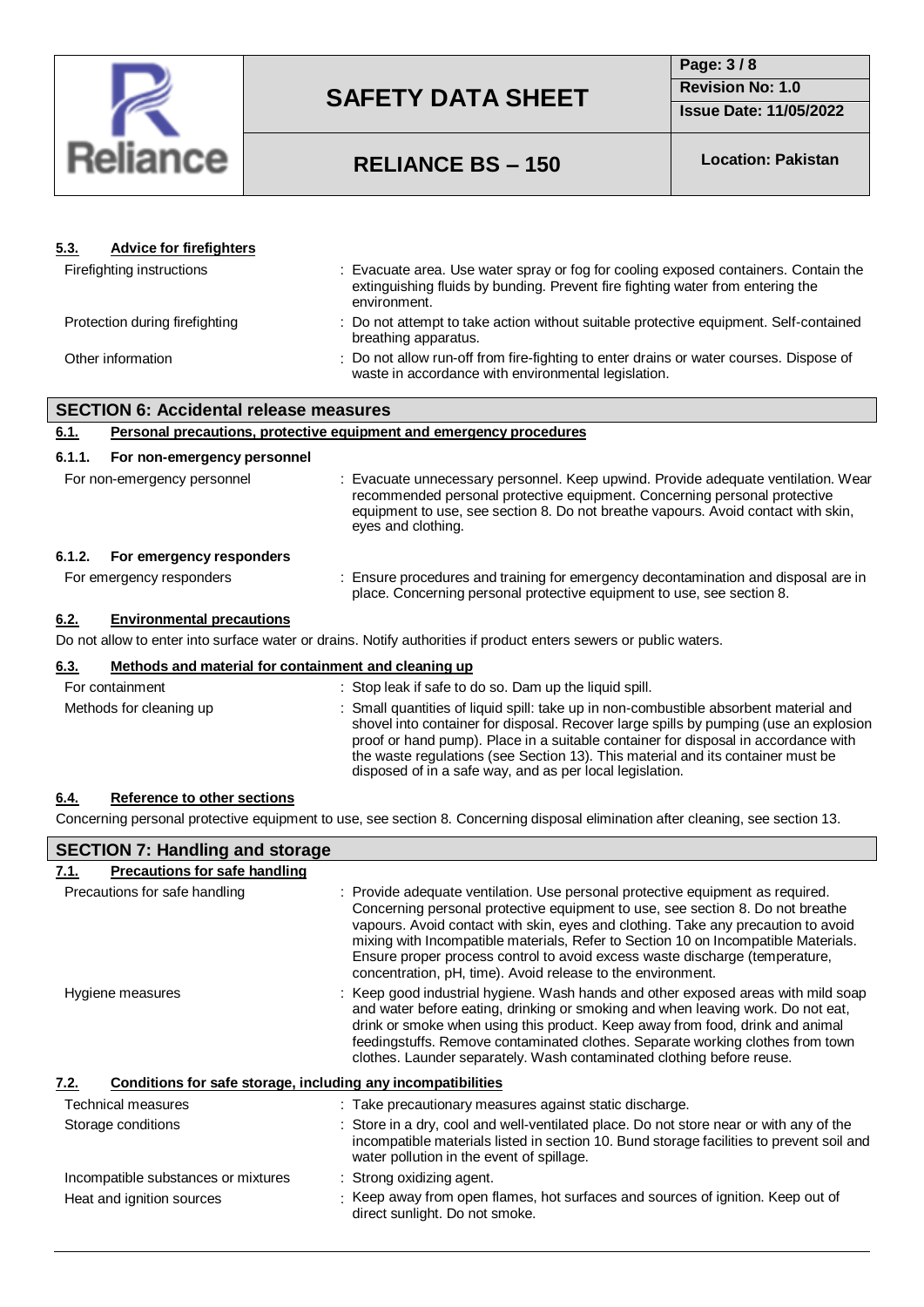

# **RELIANCE BS – 150 Location: Pakistan**

## **Page: 4 / 8 Revision No: 1.0 Issue Date: 11/05/2022**

| Special rules on packaging |  |
|----------------------------|--|
| Packaging materials        |  |

- : Keep in properly labelled containers.
- : Keep only in the original container. Suitable material: Stainless steel, Mild steel. Unsuitable material: Synthetic material.

### **7.3. Specific end use(s)**

No data available.

| <b>SECTION 8: Exposure controls/personal protection</b> |                                                                                                                                                                                                                                                                                                                                                                                                                |  |  |
|---------------------------------------------------------|----------------------------------------------------------------------------------------------------------------------------------------------------------------------------------------------------------------------------------------------------------------------------------------------------------------------------------------------------------------------------------------------------------------|--|--|
| 8.1.<br><b>Control parameters</b>                       |                                                                                                                                                                                                                                                                                                                                                                                                                |  |  |
| Additional information                                  | Personal air monitoring :. Room air monitoring. Recommended monitoring<br>procedures                                                                                                                                                                                                                                                                                                                           |  |  |
| 8.2.<br><b>Exposure controls</b>                        |                                                                                                                                                                                                                                                                                                                                                                                                                |  |  |
| Engineering measure(s)                                  | : Provide adequate ventilation. Organisational measures to prevent /limit releases,<br>dispersion and exposure. Safe handling: see section 7.                                                                                                                                                                                                                                                                  |  |  |
| Personal protective equipment                           | : The type of protective equipment must be selected according to the concentration<br>and amount of the dangerous substance at the specific workplace.                                                                                                                                                                                                                                                         |  |  |
| Hand protection                                         | : Suitable material: NBR (Nitrile rubber). Thickness > 0.3 mm. Breakthrough time : 8h.<br>The quality of the protective gloves resistant to chemicals must be chosen as a<br>function of the specific working place concentration and quantity of hazardous<br>substances.                                                                                                                                     |  |  |
| Eye protection                                          | : Use suitable eye protection. (EN166): Safety glasses with side-shields. Use splash<br>goggles when eye contact due to splashing is possible                                                                                                                                                                                                                                                                  |  |  |
| Body protection                                         | : Wear suitable protective clothing.                                                                                                                                                                                                                                                                                                                                                                           |  |  |
| Respiratory protection                                  | : In case of insufficient ventilation, wear suitable respiratory equipment. Half-face<br>mask (EN 140). Full face mask (EN 136). Filter type: A. The filter class must be<br>suitable for the maximum contaminant concentration (gas/vapour/aerosol/<br>particulates) that may arise when handling the product. If the concentration is<br>exceeded, self-contained breathing apparatus must be used. (EN 137) |  |  |
| Thermal hazard protection                               | : Not required for normal conditions of use. Use dedicated equipment.                                                                                                                                                                                                                                                                                                                                          |  |  |
| Environmental exposure controls                         | : Avoid release to the environment. Comply with applicable Community environmental<br>protection legislation.                                                                                                                                                                                                                                                                                                  |  |  |

| SECTION 9: Physical and chemical properties |
|---------------------------------------------|
|                                             |

| Information on basic physical and chemical properties<br>9.1. |                          |
|---------------------------------------------------------------|--------------------------|
| Physical state                                                | : Liquid                 |
| Appearance                                                    | : liquid.                |
| Colour                                                        | : No data available      |
| Odour                                                         | : No data available      |
| Odour threshold                                               | : No data available      |
| рH                                                            | : No data available      |
| Relative evaporation rate (butylacetate=1)                    | : No data available      |
| Melting / freezing point                                      | : No data available      |
| Freezing point                                                | : No data available      |
| Initial boiling point and boiling range                       | : No data available      |
| Flash point                                                   | : >= 250 °C              |
| Auto-ignition temperature                                     | : No data available      |
| Decomposition temperature                                     | : No data available      |
| Flammability (solid, gas)                                     | : Not applicable, liquid |
| Vapour pressure                                               | : No data available      |
|                                                               |                          |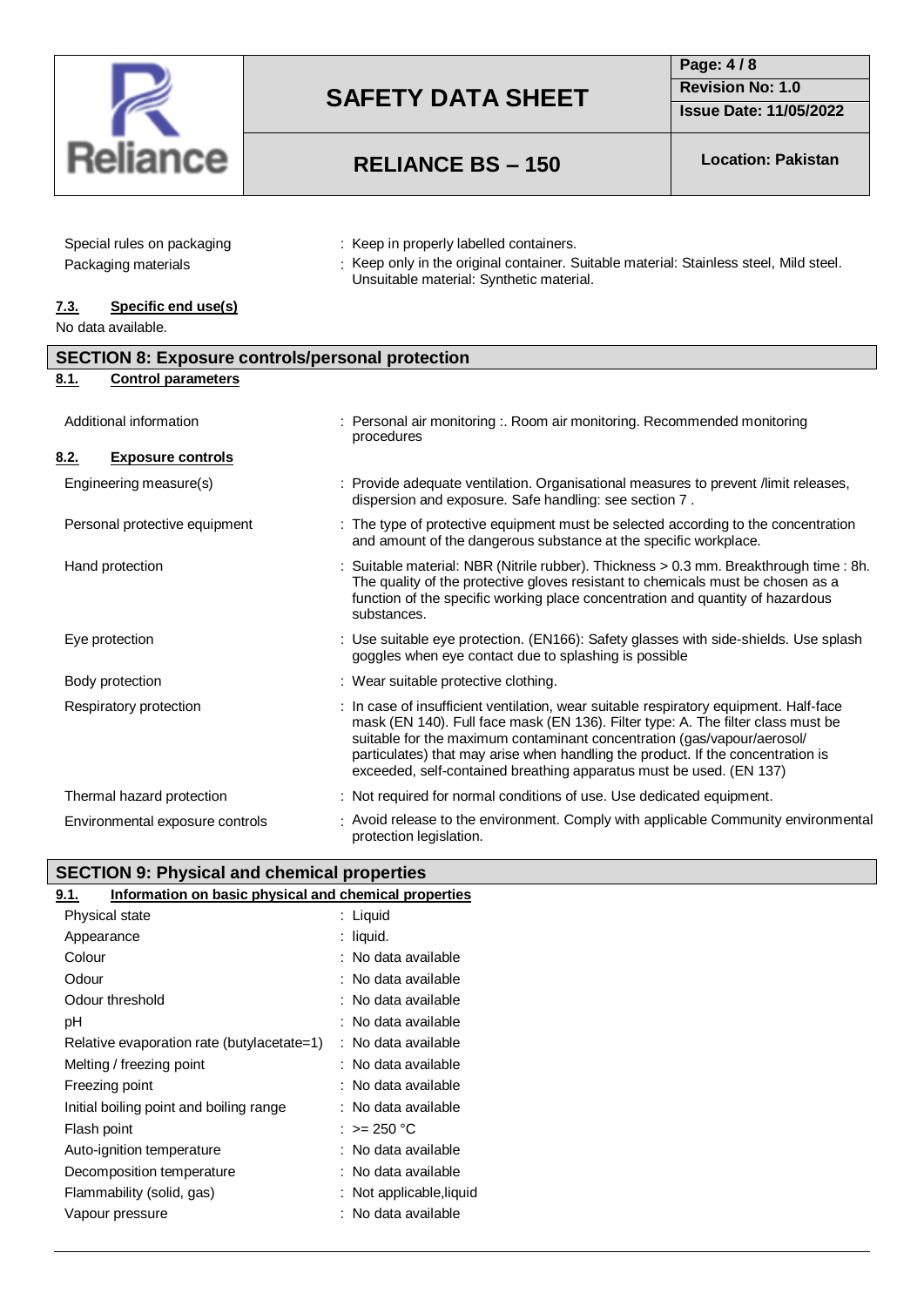

### **Page: 5 / 8 Revision No: 1.0**

**Issue Date: 11/05/2022**

# **RELIANCE BS – 150 Location: Pakistan**

| Vapour density                        | : No data available                                                                                                                                                                       |
|---------------------------------------|-------------------------------------------------------------------------------------------------------------------------------------------------------------------------------------------|
| Relative density                      | : No data available                                                                                                                                                                       |
| Solubility                            | : Water: No data available                                                                                                                                                                |
| Partition coefficient n-octanol/water | : No data available                                                                                                                                                                       |
| Kinematic viscosity                   | : 476,2 mm <sup>2</sup> /s (@40°C)                                                                                                                                                        |
| Dynamic viscosity                     | : No data available                                                                                                                                                                       |
| Explosive properties                  | : Not applicable. The study does not need to be conducted because there are no<br>chemical groups associated with explosive properties present in the molecule.                           |
| Oxidising properties                  | : Not applicable. The classification procedure needs not to be applied because there<br>are no chemical groups present in the molecule which are associated with oxidising<br>properties. |
| <b>Explosive limits</b>               | : No data available                                                                                                                                                                       |
| 9.2.<br>Other information             |                                                                                                                                                                                           |
| Other properties                      | : Viscosity index (min) : 95. Pour point : -6°C. Sulfur : <1.3 Wt%. Furfural Content<br>(ppm) <5.                                                                                         |
|                                       |                                                                                                                                                                                           |

## **SECTION 10: Stability and reactivity**

#### **10.1. Reactivity**

Reference to other sections: 10.4 & 10.5.

#### **10.2. Chemical stability**

Stable under normal conditions.

#### **10.3. Possibility of hazardous reactions**

No dangerous reactions known under normal conditions of use.

#### **10.4. Conditions to avoid**

Keep away from heat, hot surfaces, sparks, open flames and other ignition sources. No smoking. Safe handling: see section 7.

#### **10.5. Incompatible materials**

Strong oxidizing agents. Safe handling: see section 7.

#### **10.6. Hazardous decomposition products**

Carbon oxides (CO, CO2). Reference to other sections: 5.2.

#### **SECTION 11: Toxicological information**

#### **11.1. Information on toxicological effects**

Acute toxicity **Actural Constructs Constructs**: Not classified (Based on available data, the classification criteria are not met.)

| Paraffin oils (petroleum), catalytic dewaxed heavy, Baseoil (64742-70-7) |                                                                                                               |  |
|--------------------------------------------------------------------------|---------------------------------------------------------------------------------------------------------------|--|
| LD50/oral/rat                                                            | > 15000 mg/kg                                                                                                 |  |
| LD50/dermal/rabbit                                                       | > 5000 mg/kg                                                                                                  |  |
| Skin corrosion/irritation                                                | : Not classified (Based on available data, the classification criteria are not met.)<br>pH: No data available |  |
| Serious eye damage/irritation                                            | : Not classified (Based on available data, the classification criteria are not met.)<br>pH: No data available |  |
| Respiratory or skin sensitisation                                        | : Not classified (Based on available data, the classification criteria are not met.)                          |  |
| Germ cell mutagenicity                                                   | : Not classified (Based on available data, the classification criteria are not met.)                          |  |
| Carcinogenicity                                                          | : Not classified (Based on available data, the classification criteria are not met.)                          |  |
| Reproductive toxicity                                                    | : Not classified (Based on available data, the classification criteria are not met.)                          |  |
| STOT-single exposure                                                     | : Not classified (Based on available data, the classification criteria are not met.)                          |  |
| STOT-repeated exposure                                                   | : Not classified (Based on available data, the classification criteria are not met.)                          |  |
| Aspiration hazard                                                        | : Not classified (Based on available data, the classification criteria are not met.)                          |  |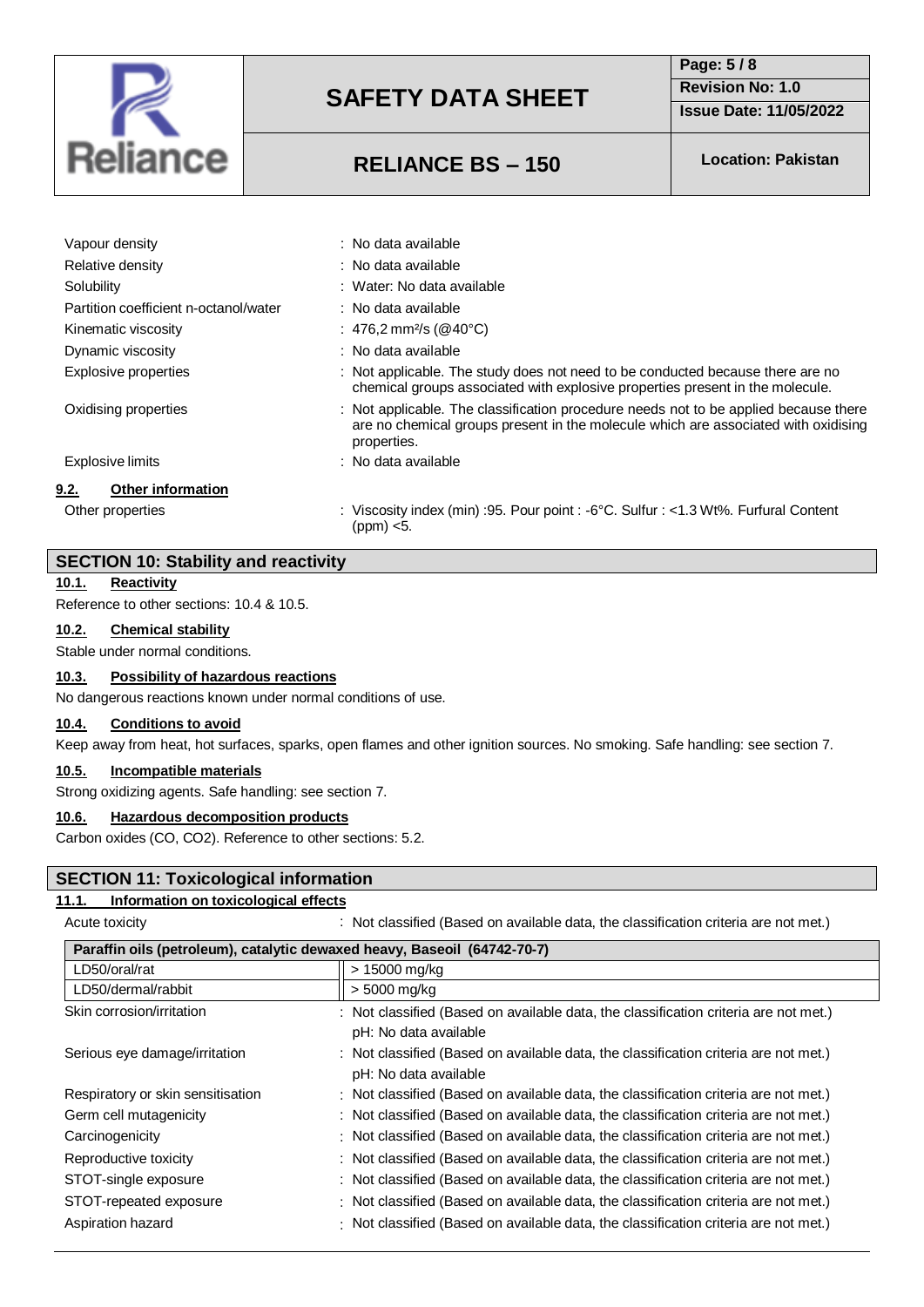

**Page: 6 / 8 Revision No: 1.0**

**Issue Date: 11/05/2022**

# **RELIANCE BS – 150 Location: Pakistan**

L

Other information **interpretation** : Symptoms related to the physical, chemical and toxicological characteristics. For further information see section 4.

| <b>SECTION 12: Ecological information</b> |                          |                                                                                                                                                                          |
|-------------------------------------------|--------------------------|--------------------------------------------------------------------------------------------------------------------------------------------------------------------------|
| 12.1.                                     | <b>Toxicity</b>          |                                                                                                                                                                          |
|                                           | Environmental properties | : According to the criteria of the European classification and labelling system, the<br>substance/the product has not to be labelled as "dangerous for the environment". |

| 12.2. | Persistence and degradability |                    |
|-------|-------------------------------|--------------------|
|       | Persistence and degradability | Aldelieve eteh oll |

| Persistence and degradability                      | iyo data avallable.  |
|----------------------------------------------------|----------------------|
| <b>Bioaccumulative potential</b><br>12.3.          |                      |
| Partition coefficient n-octanol/water              | No data available    |
| Bioaccumulative potential                          | No data available.   |
| <b>Mobility in soil</b><br>12.4.                   |                      |
| Mobility in soil                                   | No data available    |
| <b>Results of PBT and vPvB assessment</b><br>12.5. |                      |
| Results of PBT assessment                          | No data available    |
| Other adverse effects<br>12.6.                     |                      |
| Other adverse effects                              | : No data available. |
| <b>SECTION 13: Disposal considerations</b>         |                      |
| 13.1.<br>Waste treatment methods                   |                      |

| Product/Packaging disposal<br>recommendations                     | : Avoid release to the environment. Dispose of empty containers and wastes safely.<br>Safe handling: see section 7. Refer to manufacturer/supplier for information on<br>recovery/recycling. Recycling is preferred to disposal or incineration. If recycling is<br>not possible, eliminate in accordance with local valid waste disposal regulations.<br>Handle contaminated packages in the same way as the substance itself. Dispose of<br>contaminated materials in accordance with current regulations. |
|-------------------------------------------------------------------|--------------------------------------------------------------------------------------------------------------------------------------------------------------------------------------------------------------------------------------------------------------------------------------------------------------------------------------------------------------------------------------------------------------------------------------------------------------------------------------------------------------|
| European waste catalogue (2001/573/EC,<br>75/442/EEC, 91/689/EEC) | This material and its container must be disposed of as hazardous waste<br>Waste codes should be assigned by the user, preferably in discussion with the waste                                                                                                                                                                                                                                                                                                                                                |

disposal authorities.

## **SECTION 14: Transport information**

| In accordance with ADR / RID / IMDG / IATA / ADN |                         |                |                |                |
|--------------------------------------------------|-------------------------|----------------|----------------|----------------|
| <b>ADR</b>                                       | <b>IMDG</b>             | <b>IATA</b>    | <b>ADN</b>     | <b>RID</b>     |
| 14.1.<br>UN number                               |                         |                |                |                |
| Not applicable                                   | Not applicable          | Not applicable | Not applicable | Not applicable |
| 14.2.                                            | UN proper shipping name |                |                |                |
| Not applicable                                   | Not applicable          | Not applicable | Not applicable | Not applicable |
| Not applicable                                   | Not applicable          | Not applicable | Not applicable | Not applicable |
| Transport hazard class(es)<br>14.3.              |                         |                |                |                |
| Not applicable                                   | Not applicable          | Not applicable | Not applicable | Not applicable |
| Not applicable                                   | Not applicable          | Not applicable | Not applicable | Not applicable |
| <b>Packing group</b><br>14.4.                    |                         |                |                |                |
| Not applicable                                   | Not applicable          | Not applicable | Not applicable | Not applicable |
| <b>Environmental hazards</b><br>14.5.            |                         |                |                |                |
| Not applicable                                   | Not applicable          | Not applicable | Not applicable | Not applicable |
| No supplementary information available           |                         |                |                |                |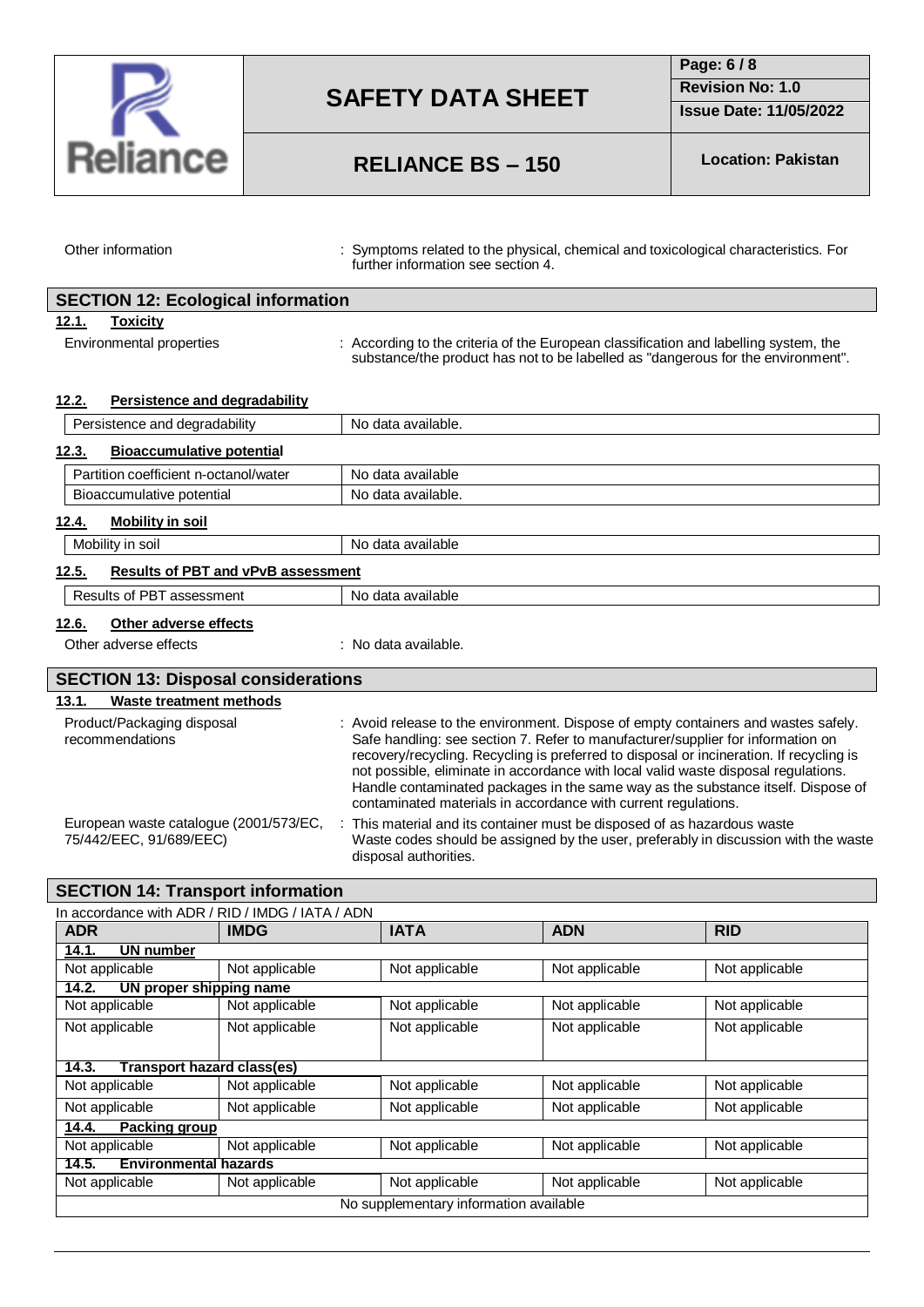

## **Page: 7 / 8 Revision No: 1.0**

**Issue Date: 11/05/2022**

# **RELIANCE BS – 150 Location: Pakistan**

#### **14.6. Special precautions for user**

Special precautions for user : No data available

### **- Overland transport**

Not applicable

# **- Transport by sea**

Not applicable

### **- Air transport**

Not applicable

# **- Inland waterway transport**

Not applicable

#### **- Rail transport** Not applicable

### **14.7. Transport in bulk according to Annex II of MARPOL 73/78 and the IBC Code**

Code: IBC : No data available.

### **SECTION 15: Regulatory information**

#### **15.1. Safety, health and environmental regulations/legislation specific for the substance or mixture**

#### **15.1.1. National regulations**

France Installations classées : Not applicable.

#### **Germany**

| Reference to AwSV                                                              | $\colon$ Water hazard class (WGK) 1, Low hazard to waters (Classification according to<br>AwSV: ID No. 9183) |
|--------------------------------------------------------------------------------|--------------------------------------------------------------------------------------------------------------|
| 12th Ordinance Implementing the Federal<br>Immission Control Act - 12. BlmSchV | . Is not subject of the 12. BlmSchV (Hazardous Incident Ordinance)                                           |

#### **Netherlands**

| SZW-lijst van kankerverwekkende stoffen                                                 | : The substance is not listed |
|-----------------------------------------------------------------------------------------|-------------------------------|
| SZW-lijst van mutagene stoffen                                                          | : The substance is not listed |
| NIET-limitatieve lijst van voor de<br>voortplanting giftige stoffen - Borstvoeding      | : The substance is not listed |
| NIET-limitatieve lijst van voor de<br>voortplanting giftige stoffen -<br>Vruchtbaarheid | : The substance is not listed |
| NIET-limitatieve lijst van voor de<br>voortplanting giftige stoffen - Ontwikkeling      | : The substance is not listed |

#### **15.2. Chemical safety assessment**

No chemical safety assessment has been carried out